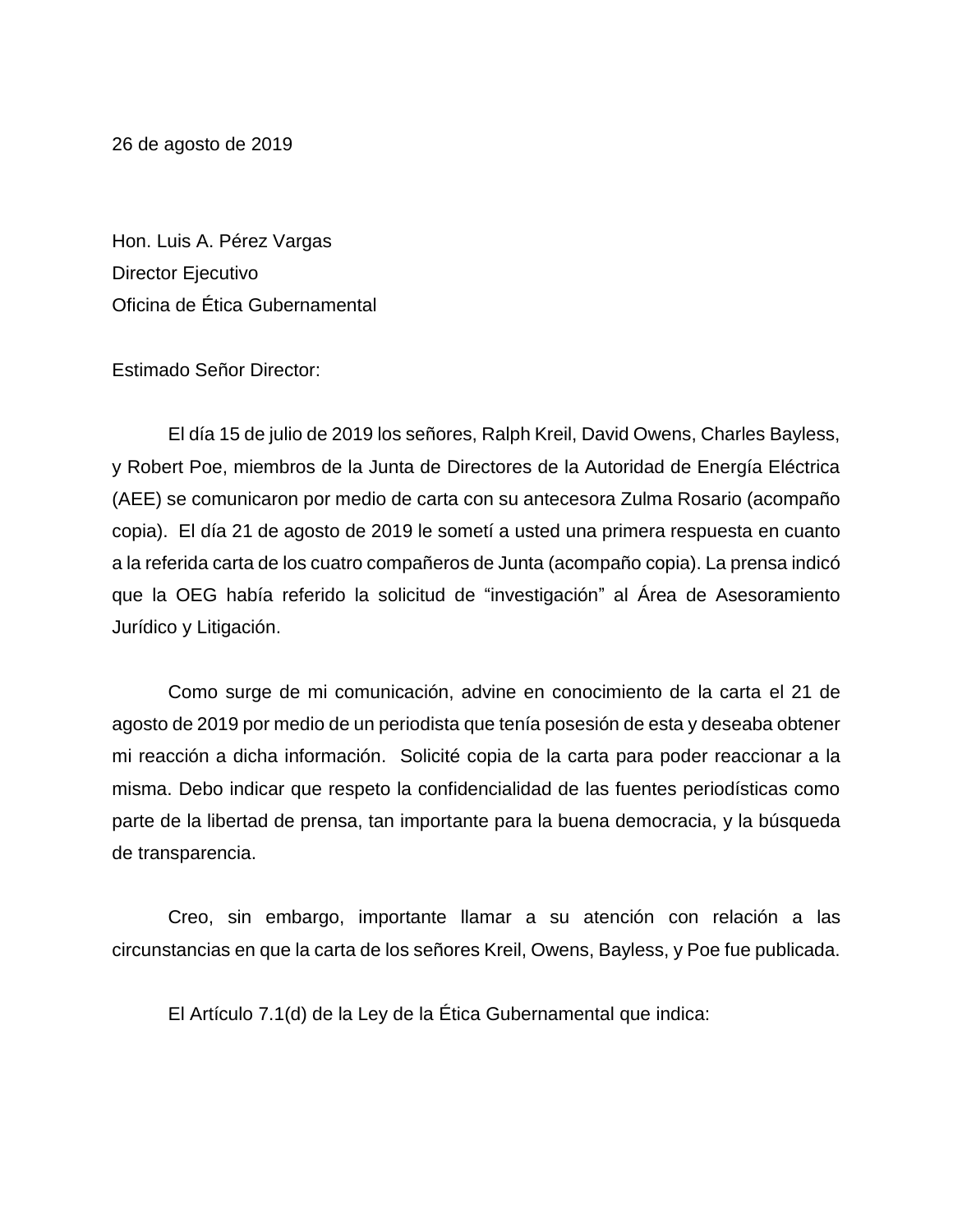"(d) Cualquier persona que intencionalmente ofrezca información, dé a la publicidad o públicamente comente cualquier investigación que se esté llevando a cabo en la Oficina, sin estar autorizado por la Dirección Ejecutiva, será culpable de delito grave. La persona que resulte culpable por la comisión de este delito será sancionada con pena de reclusión por un término fijo de 3 años y multa de cinco mil (5,000) dólares. El tribunal podrá, además, imponer la pena de servicios comunitarios. Cuando la conducta antes mencionada se produzca por descuido u omisión, la persona será culpable de delito menos grave. La persona que resulte culpable por la comisión de este delito será sancionada con pena de reclusión por un término fijo de seis (6) meses y multa de mil (1,000) dólares."

Dado que la OEG tiene un distinguido historial de confidencialidad de sus propias investigaciones, es razonable que la investigación que estoy solicitando se centre en el lado que comunicó la carta y la envió, para verificar si se hizo pública en contravención de nuestras leyes.

Solicito formalmente a la oficina que usted dirige comience una investigación y/o someta al Departamento de Justicia el hecho de que se hizo pública una investigación que está realizando su oficina. Le solicito que se investigue si algún miembro de la Junta de la AEE o funcionario de la AEE hizo pública la carta de los señores Kreil, Owens, Bayless, y Poe.

Dicha carta, es obviamente una carta oficial de la AEE, y es pertinente a la investigación de posible comisión de delito que se contacte a los señores Kreil, Owens, Bayless, y Poe firmantes de la misma y a las personas que redactaron y/o colaboraron con la conceptualización, redacción y envío de esta.

Hago esta solicitud, dado a que lo implicado en dicha carta es frívolo, carente de verdad y sustancia. El filtrar esta carta a los medios bajo la premisa que existe una

-2-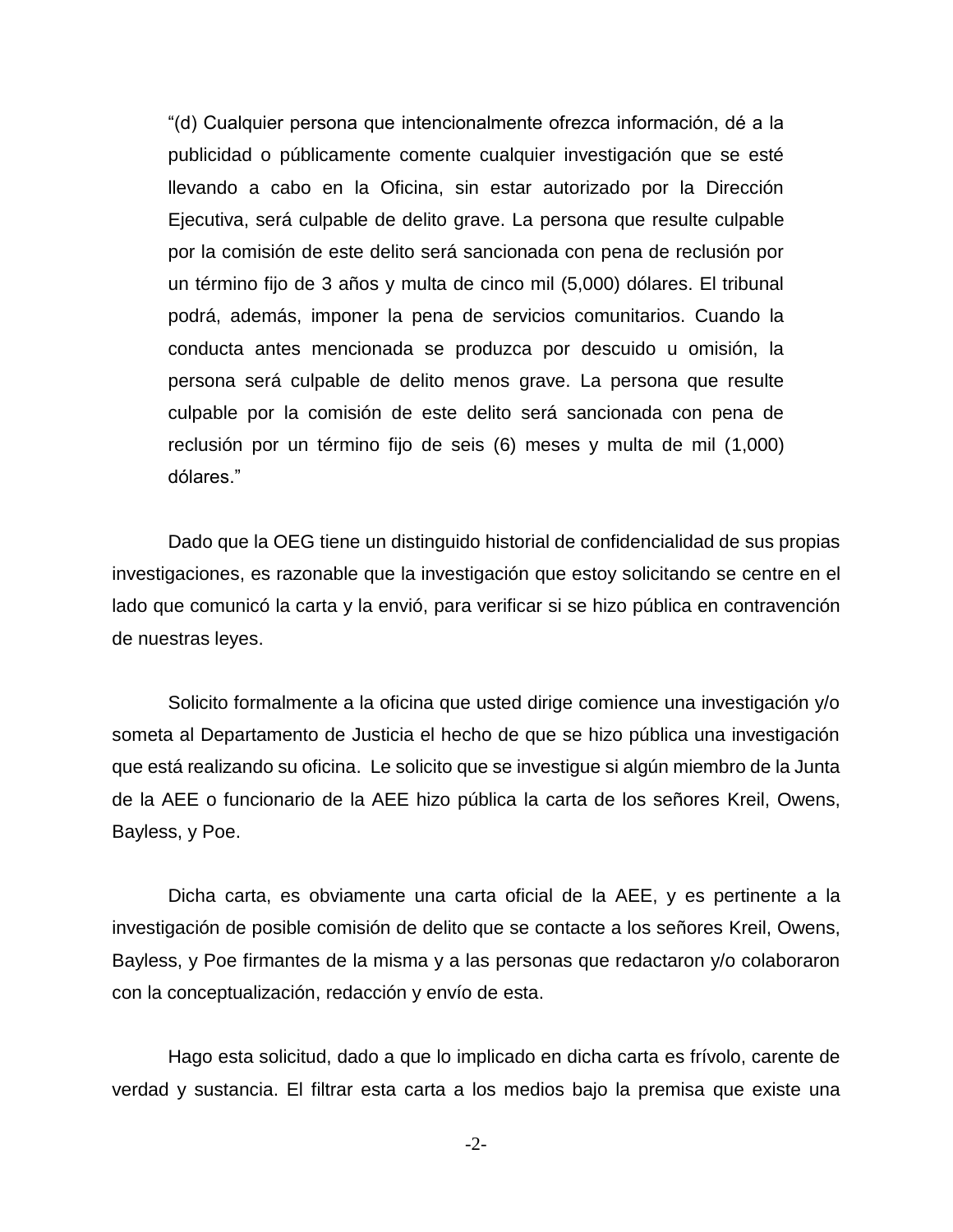investigación en la OEG está dirigido a tratar de manchar mi reputación y alejar la discusión pública de los verdaderos asuntos altamente cuestionables en la AEE y que he denunciado.

Deseo que conste también que en ningún momento se estableció ningún procedimiento formal en la Junta con relación a un reclamo de conflicto de intereses, ni se entablaron acciones que establecieran políticas y procedimientos para atender cualquier preocupación de los miembros de junta.

Atentamente,

Tomás J. Torres, MPL, PE, LPP Representante de los Clientes

Junta de Gobierno AEE

XC: Archivos.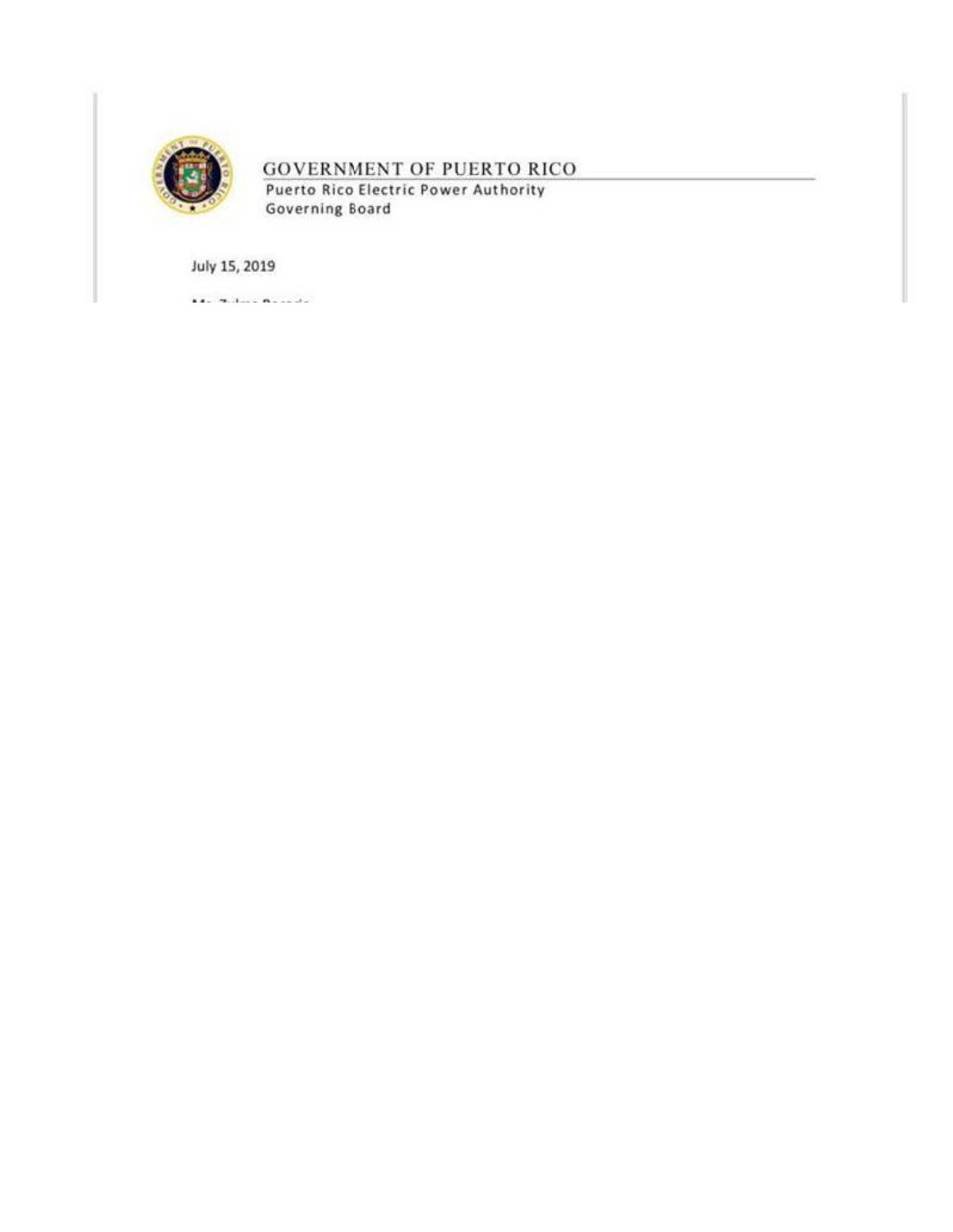#### Page 2

interests of PREPA in the Title III proceedings currently pending before the United States District Court for the District of Puerto Rico, possibly taking advantage of Information received during an Executive Session. ICSE went as far as annooncing Engineer Torres as its witness against the RSA and requesting the appearance of PREPA Board Chairman Eli Diaz as an adversary/hostile witness.

We also received a letter from ICSE through its legal representative, requesting a **great amount of highly sensitive information. Engineer Torres then tried to have**  the PREPA Board reconsider our vote concerning this matter during our Wednesday May 29,2019 Executive Session Board Meeting.

**Also, Engineer Torres has gone to the press on several occasions, after having**  access to confidential information during PREPA Governing Board Meetings, particularly information received in Executive Session, to advance the ICSE's goals. It is worthy of mention that long before Engineer Torres became part oft he Board, a Resolution was approved by the PREPA Board limiting contact with the press to the Chairman of the Board or who he appoints. This behavior has had a seriously dampening effect on all Board discussions at present, as we feel we can no longer depend on confidentiality during Executive Sessions to discuss personnel issues, audit findings, contract concerns, etc.

Lastly but no less important, on several occasions Engineer Torres has testified or reported to a broad range of groups on energy Issues outside of the PREPA Governing Board meetings, including to the U.S. Congress and the U.S. Senate. His planned Congressional testimony before the House Committee on Natural Resources was not notified to the PREPA Governing Board or PREPA management, even though PREPA officials were participating in the very same testimony. In other words, we had no idea he had a separate role/agenda in his extra-political activities. Often, it has been unclear who Engineer Torres is representing in these testimonies - is he representing himself, ICSE, ICSE's donors, or the PREPA **consumers?** 

We believe all Board seats on the PREPA Governing Board are public servants of Puerto Rico first and foremost, 24 hours a day, 7 days a week, 365days of the year. Further, holding these board seats require that we carry out the legal, business, contractual and public/business relations roles with any other job without conflict. Each PREPA Board member considers themselves *a* fierce **representative for the PREP A ratepayer. and for all Puerto Ricans, as we work to take on the**  massive restructuring that our Integrated Resources Plan (IRP) envisions - its success will be for **Puerto Rico's long-term benefit.** 

Engineer Torres has expressed to us that "he wears two hats, one when he is in the PREPA Board Room, and another when he is In his outside life". We believe this to be an insufficient argument that demonstrates non-compliance with our legal framework regarding conflicts of interest,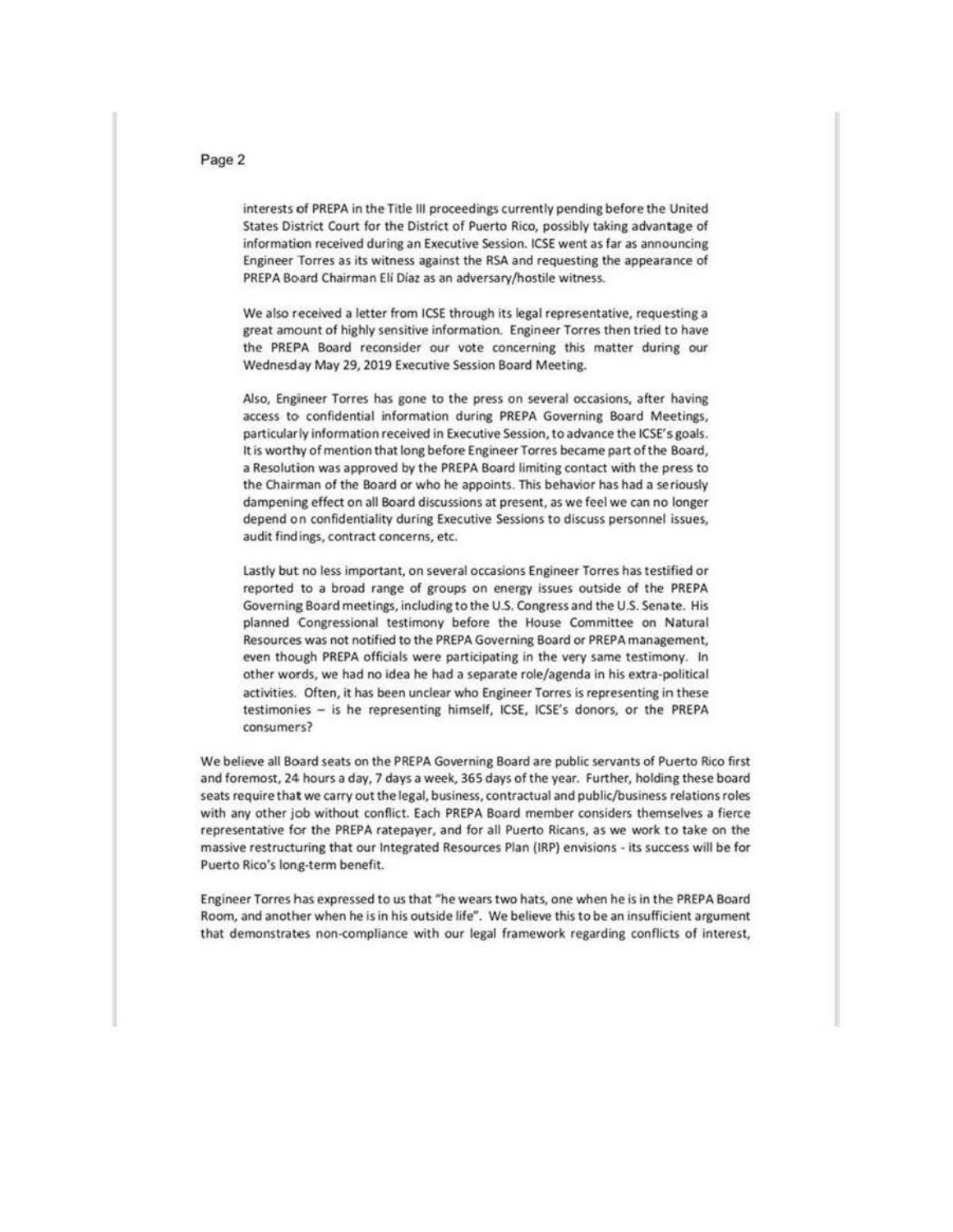### Page 3

either real or potential. It is also quite conflicting that, as recent as our last regular board meeting of June 26 of this year, engineer Torres recused himself from voting on several resolutions to award contracts for consultants advising the public utility on matters related to the RSA, Title Ill, among other instances, in which he acknowledged a potential conflict of interest with actions taken by ICSE against PREPA. Although abstained from voting, Mr. Torres became into contact and had access to PREPA's strategies moving forward on these sensitive and confidential matters.

This conflict appears so serious to us, that we feel unable to have frank conversations with Engineer Torres, stifling any collegial relationship, since we don't know how that information may be used to further private interests. In our minds, he is not an "honest broker" in the conversations we have with him.

As per the foregoing, we formally request that your office look into this matter and guide us regarding the appropriate next steps. Finally, please let us know whether we can sustain a personal meeting, within the next couple of weeks, in order to go over the content of this **communication In a more detailed manner.** 

Respectfully,

- /s/ Ralph Krell, Vice Chairman
- /s/ David Owens, Independent Member
- /s/ Charles Bayless, Independent Member
- /s/ Robert Poe, Independent Member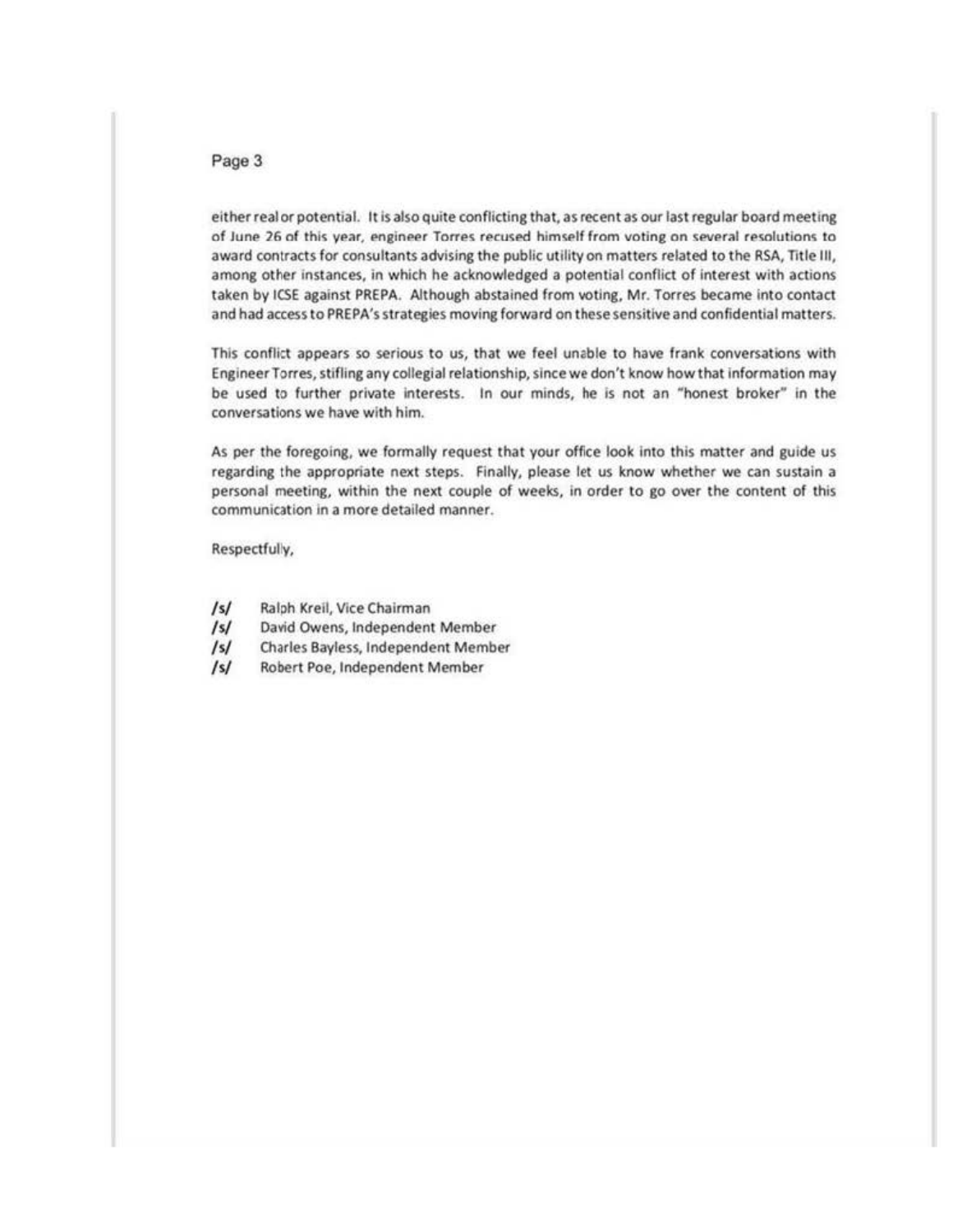21 de agosto de 2019

Hon. Luis A. Pérez Varga Director Ejecutivo Oficina de Ética Gubernamental ENTREGADO A LA MANO

Durante el día hoy, advine en conocimiento de una carta enviada por cuatro miembros de la de Junta de Gobierno de la AEE fechada el 15 de julio de 2019, ver copia adjunta. Esta carta, se envió hace más de un mes y no ha habido ningún proceso formal de dialogo ni evaluación del tema. En esta carta se cuestiona nuestras labores en dicha junta. En términos generales esta carta, filtrada hoy a los medios de comunicación, es frívola, y carente de verdad y sustancia.

Actualmente, ocupo el puesto de Representante de los Consumidor en la Junta de Gobierno de la AEE. En cumplimiento con la Ley 83 de 1941, fui certificado por el Departamento de Asuntos del Consumidor (DACO), en un proceso que duró más de seis meses, luego de acudir a los tribunales para finalmente ser certificado. Al ocupar dicha posición, la misma había estado vacante por más de un año.

La elección de un miembro de la junta, representante de los consumidores, es un mandato de ley que emana de la Ley Orgánica de la AEE, Ley 83 de 1941. La razón de ser de que la legislatura y el gobernador aprobaran esta representación especial y especifica de los consumidores, es precisamente el patrón de la AEE por años de no proteger los intereses de los consumidores.

Esta carta, sin fundamento alguno, es el resultado de la presión pública que he hecho recientemente a favor de los consumidores de energía eléctrica, como me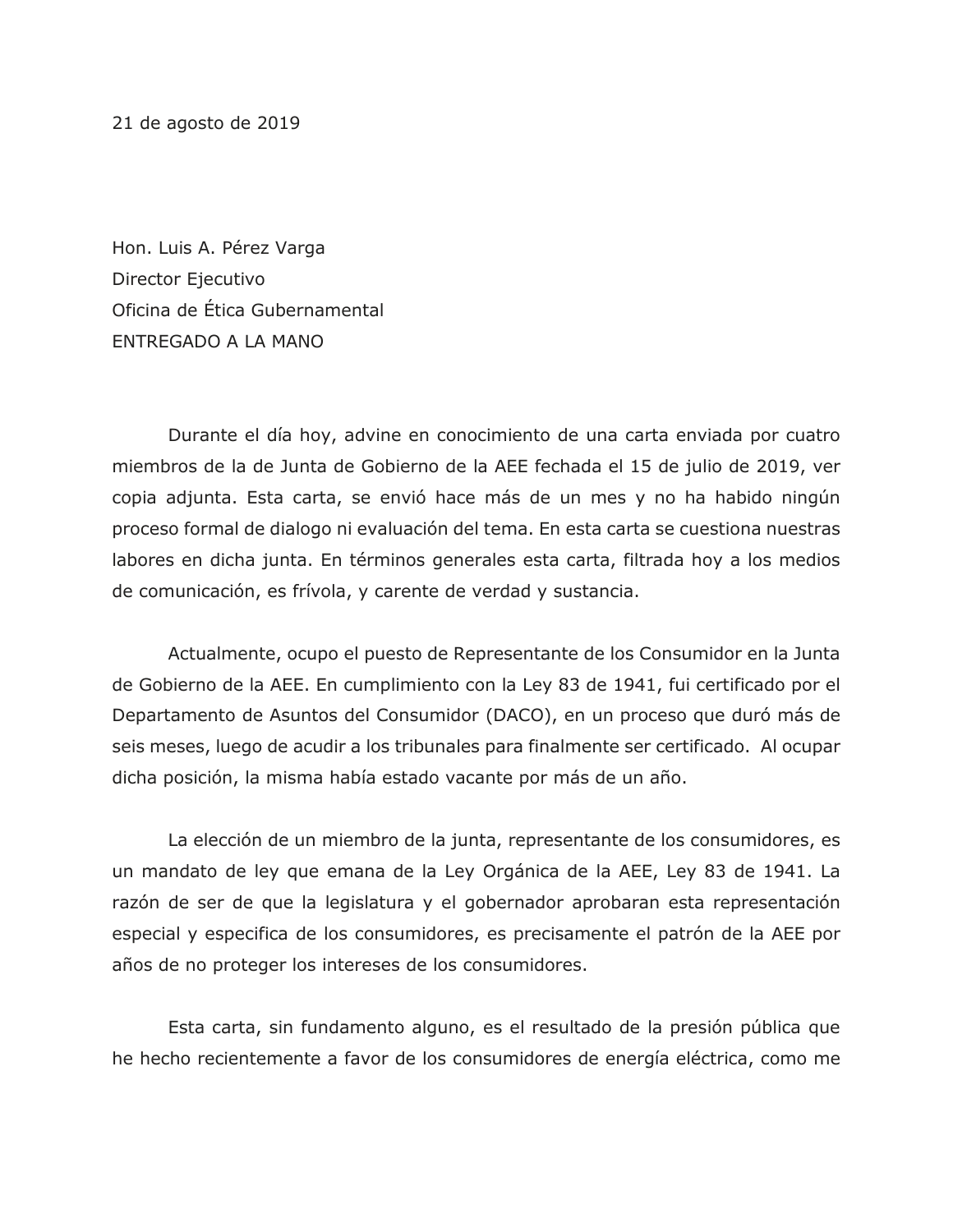\_\_\_\_\_\_\_\_\_\_\_\_\_\_\_\_\_\_\_\_\_\_\_\_\_\_\_\_\_\_\_\_\_\_\_\_\_\_\_

obliga la ley, para establecer procesos transparentes en la AEE. La misma es para desviar la atención de estos señalamientos públicos.

En cuanto al contenido especifico de dicha carta, indico lo siguiente:

- 1) No participo ni he participado de ningún comité de la Juta de Gobierno de la AEE, además del Comité de Asuntos del Consumidor. Luego solicitar a la Junta de Gobierno participar en comités adicionales como "Contracting and Recovery", Auditoria, Infraestructura y otros, y no haber recibido respuesta, indiqué a la Junta de Gobierno mi disponibilidad para que me incluyeran en él o los comités donde hubiera consenso. Debe recordarse que soy miembro de la Junta de Directores en pleno derecho. En ningún lugar la ley establece que el representante de los consumidores tiene memos prerrogativas de participación que los otros miembros de la Junta.
- 2) Tanto en mi rol de Director Ejecutivo en el Instituto de Competitividad y Sostenibilidad Económica (ICSE), como en mi posición como represéntate de los consumidores ante la Junta de Gobieno de la AEE, represento el interés público, abogando públicamente en temas de trasparecía y participación ciudadana. Esto se manifiesta en nuestras frecuentes ponencias y declaraciones públicas.
- 3) En cuanto a lo mencionado en dicha carta en relación la aprobación del RSA (acuerdo de restructuración de la deuda de la AEE con sus bonistas), señalé la necesidad de ratificar dicho acuerdo luego de la aprobación dada por la Junta de Gobierno el 17 de abril de 2019, ya que dicha votación se llevó a cabo sin todos los documentos que componen el acuerdo, que incluyen seis anejos al documento principal. Estos anejos se hicieron públicos el 3 de mayo de 2019 por la Junta de Supervisión Fiscal. Nuestro consejo a la Junta fue ratificar dicho voto en vías de buena gobernanza y practicas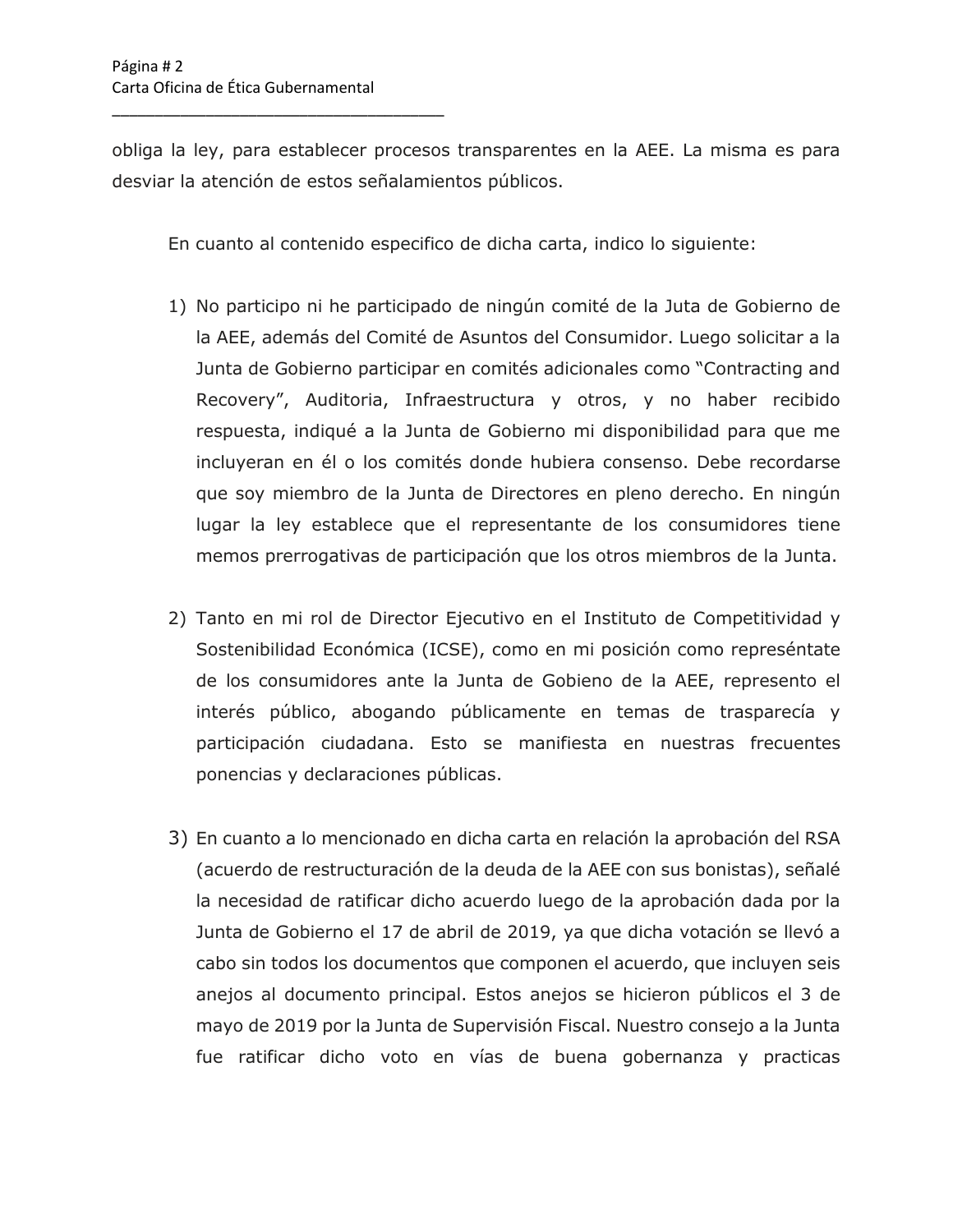…

\_\_\_\_\_\_\_\_\_\_\_\_\_\_\_\_\_\_\_\_\_\_\_\_\_\_\_\_\_\_\_\_\_\_\_\_\_\_\_

institucionales. Ver carta adjunta, enviada al presidente de la Junta de Gobierno el 7 de mayo de 2019.

4) En cuanto a reclamos de publicación de información confidencial, la Ley 83 de 1941, en su Sección 4, Junta de Gobierno, establece lo siguiente: "La Autoridad deberá anunciar en su portal de Internet y en sus oficinas comerciales, el itinerario de las reuniones ordinarias de la Junta de Gobierno junto con la agenda de la última reunión de la Junta y la agenda de la próxima. **Se publicarán, además, las actas de los trabajos de las reuniones ordinarias y extraordinarias de la Junta en el portal de Internet de la Autoridad, una vez sean aprobadas por la Junta en una reunión subsiguiente.**

En cuanto a deberes y responsabilidades de la AEE, se indica en la Sección 6 de la Ley 83 lo siguiente:

" (k) Tener y mantener un portal de Internet con acceso libre de costo, a través del cual la Autoridad provea, como mínimo, lo siguiente:

iii. **Copia de todos sus contratos y de las resoluciones de la Junta de Gobierno**;"

Actualmente, y por mi solicitud e insistencia, en el portal de la AEE, se publican todas las resoluciones de la Junta de Gobierno hasta el mes de Julio de 2019.

Cabe señalar, que no tengo información de dichas resoluciones antes que se lleven a la consideración de la Junta de Gobierno en pleno ya que por decisión de esta Junta no pertenezco a ningún otro comité más allá del Comité de Servicio al Cliente.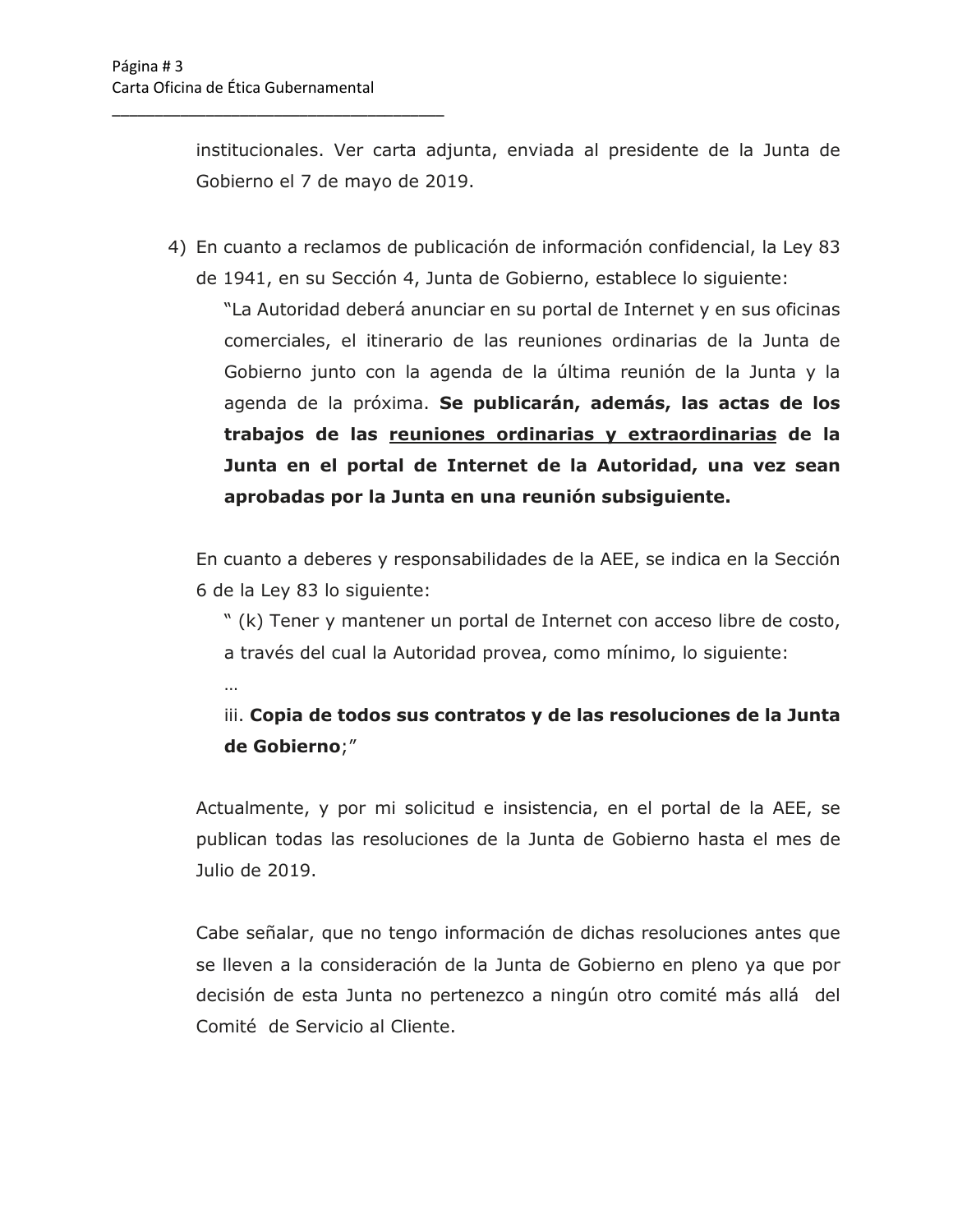\_\_\_\_\_\_\_\_\_\_\_\_\_\_\_\_\_\_\_\_\_\_\_\_\_\_\_\_\_\_\_\_\_\_\_\_\_\_\_

- 5) En torno a lo referente a nuestra ponencia en el Congreso, ante el Comité de Recursos Naturales de la Cámara de Representantes de E.U. como parte de la vista "The Status of the Rebuilding and Privatization of the Puerto Rico Electric Power Authority" el 9 de abril de 2019, esta fue pública y cubierta por los medios. La ponencia se concentró en la en la solicitud de fondos federales para la reconstrucción del sistema eléctrico y aspectos relacionados que afectan dicha transformación. La misma se hizo en calidad de Director Ejecutivo del ICSE, ver anejo adjunto.
- 6) En torno a mi inhibición en votaciones relacionadas con asuntos que actualmente el ICSE está ventilando en los tribunales, esto demuestra que evitamos todo conflicto o apariencia de conflicto, al no ser parte de dichas votaciones.
- 7) Por último, en cuanto al señalamiento, de estos cuatro miembros de junta, de no tener conversaciones con el que suscribe, esto me sorprende de sobremanera. Dado a mi experiencia como ingeniero licenciado por más de 31 años, planificador licenciado, y experiencia en el campo energético en Puerto Rico y E.U., durante todas las reuniones de junta, inclusive las reuniones de Junta del 30 y 31 de julio, sostenemos conversaciones, en algunas ocasiones extensas, ya que aunque diferimos frecuentemente, especialmente en lo que se refiere a la Nueva Política Púbica Energética, Ley 17 de 2019, mantenemos un ambiente profesional de trabajo y respeto.

La premisa de la carta es que continúe la vieja AEE con los viejos estilos que la llevó a la quiebra y que tanto daño a causado los consumidores. La premisa es ignorar el mandato claro de apertura que representa incorporar representante de los consumidores a la Junta de Gobierno de la AEE, precisamente porque en el pasado decisiones tomadas en cuartos oscuros perjudicaron a la AEE y a los consumidores. La premisa es que el mandato legislado de transparencia y apertura de las leyes 57 de 2014 y 17 de 2019 se ignoren.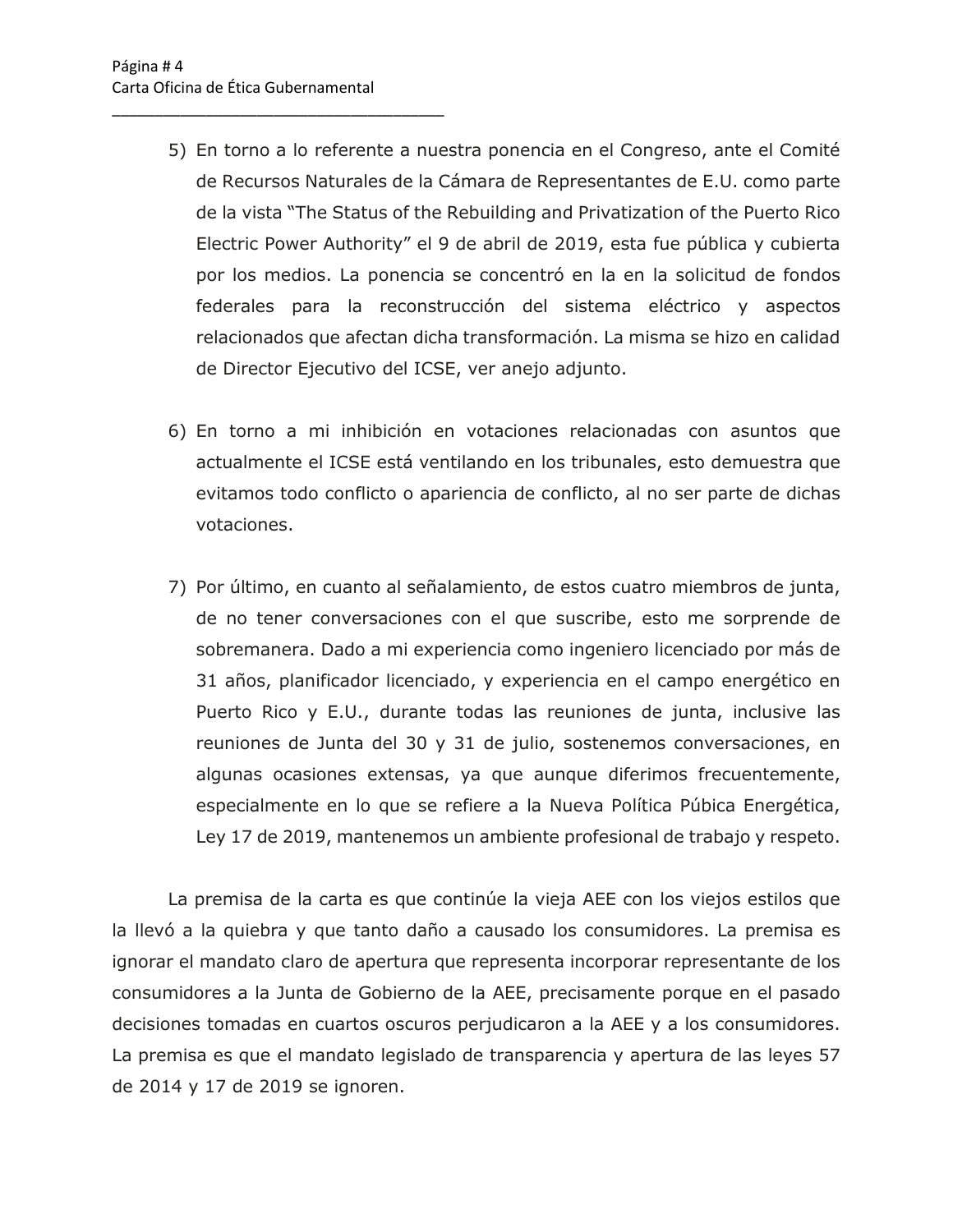\_\_\_\_\_\_\_\_\_\_\_\_\_\_\_\_\_\_\_\_\_\_\_\_\_\_\_\_\_\_\_\_\_\_\_\_\_\_\_

En resumen, la carta enviada a la Oficina de Ética Gubernamental, filtrada hoy a los medios, es frívola y sin fundamento para desviar los señalamientos que hemos hecho recientemente en torno a la necesidad de desarrollar una cultura de trasparecía en la AEE.

Atentamente,

Tomás J. Torres, MPL, PE, LPP

Representante de los Clientes Junta de Gobierno AEE

XC: Archivos.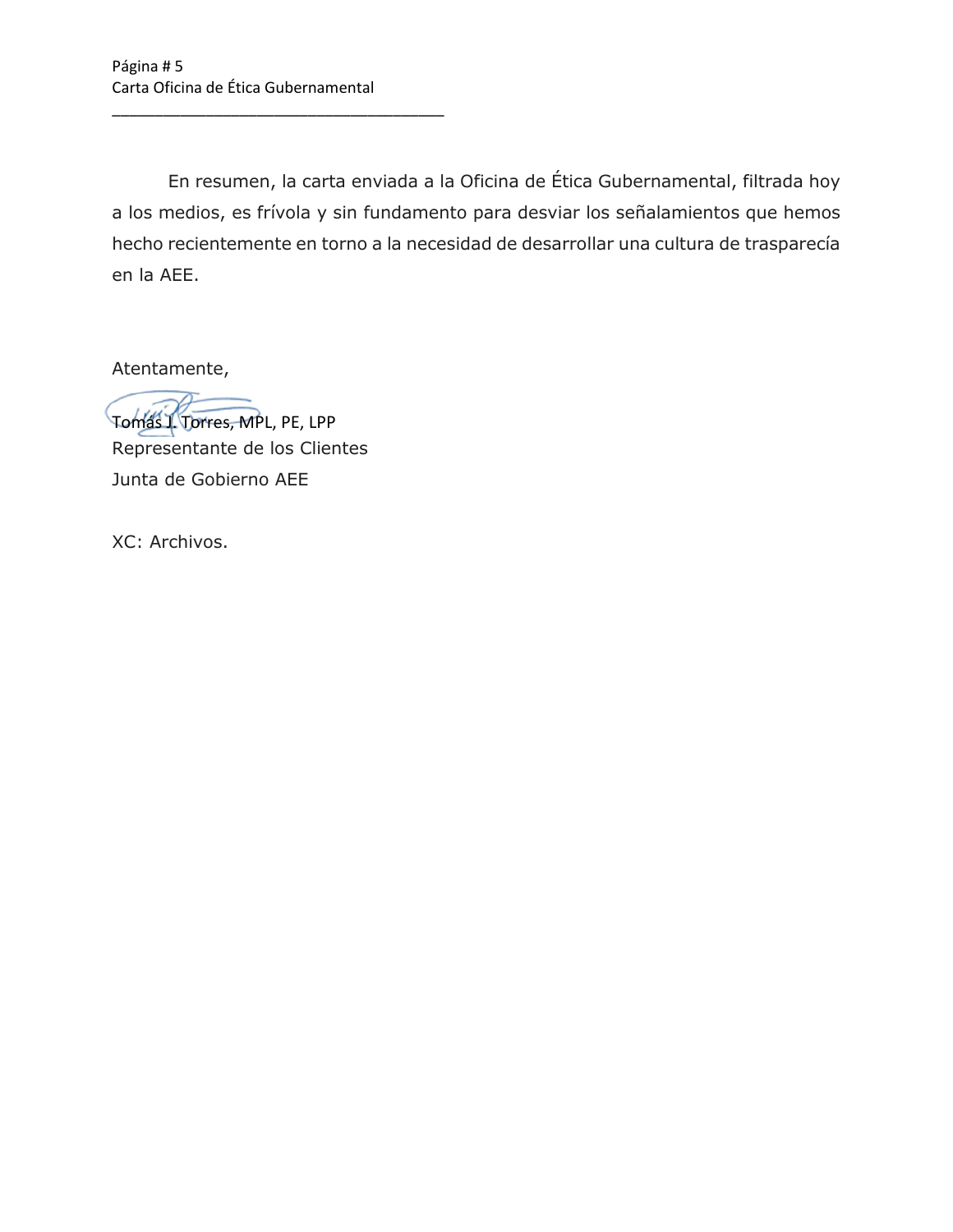

## **GOVERNMENT OF PUERTO RICO** Puerto Rico Electric Power Authority Governing Board

July 15, 2019

Ms. Zulma Rosario **Executive Director Government Ethics Office** Government of Puerto Rico

Dear Executive Director Ms. Rosario Vega,

We hope this letter finds you well. As you are aware, as mandated by law, we recently attended your office's seminar on Puerto Rico's General Ethics law. We are reaching out today to ask for your guidance in regards to recent and continuing actions by the current Consumer Representative on the Puerto Rico Electric Power Authority (PREPA) Governing Board, Engineer Tomás Torres. We have reason to believe certain facts, more thoroughly detailed below, may put into question his capacity to fulfill his obligations in compliance with the Commonwealth's ethical and legal framework.

Currently, Engineer Torres is a member of the Consumer Affairs Committee of the PREPA Governing Board, clearly appropriate for the PREPA Consumer Representative. However, very recently he has requested to be a member of additional committees, specifically the Audit Committee, the Infrastructure Committee and Contracting Committee, which deal regularly with confidential and otherwise sensitive information.

We are sincerely concerned that he may have a substantive conflict of interest in fulfilling his "Consumer Representative" role on the PREPA Governing Board. Aside from his role as a PREPA Board member, he is employed by the Instituto de Competitividad y Sostenibilidad Económica de Puerto Rico (ICSE) as its Executive Director. Although ICSE has many laudable goals for energy in Puerto Rico, it represents a small number of self-appointed large companies operating in Puerto Rico, and does not represent the broader PREPA consumer; the very constituents the Consumer Representative Board seat was intended to represent under the law. In short, if Engineer Torres fails to represent the views of the few companies who make up ICSE- regardless of whether said views go against the best interests of PREPA and its consumers as a whole- his income may be at stake, resulting in a very real potential conflict of interest. Of course, this is our interpretation. Your input and guidance on this matter will be much appreciated.

We believe the following instances evidence Engineer Torres's potential conflicts of interest:

Regarding the most recent Restructuring Support Agreement (RSA), approved by the PREPA Board with seven (7) votes in favor and one (1) vote against (Engineer Torres), ICSE has filed several motions and requests of appearances against the



#### PO Box 364267 San Juan, Puerto Rico 00936-4267

"We are an equal opportunity employer and do not discriminate on the basis of race, color, gender, age, national or social origin, social status, political ideas or affiliation, religion<br>For being or perceived to be a vict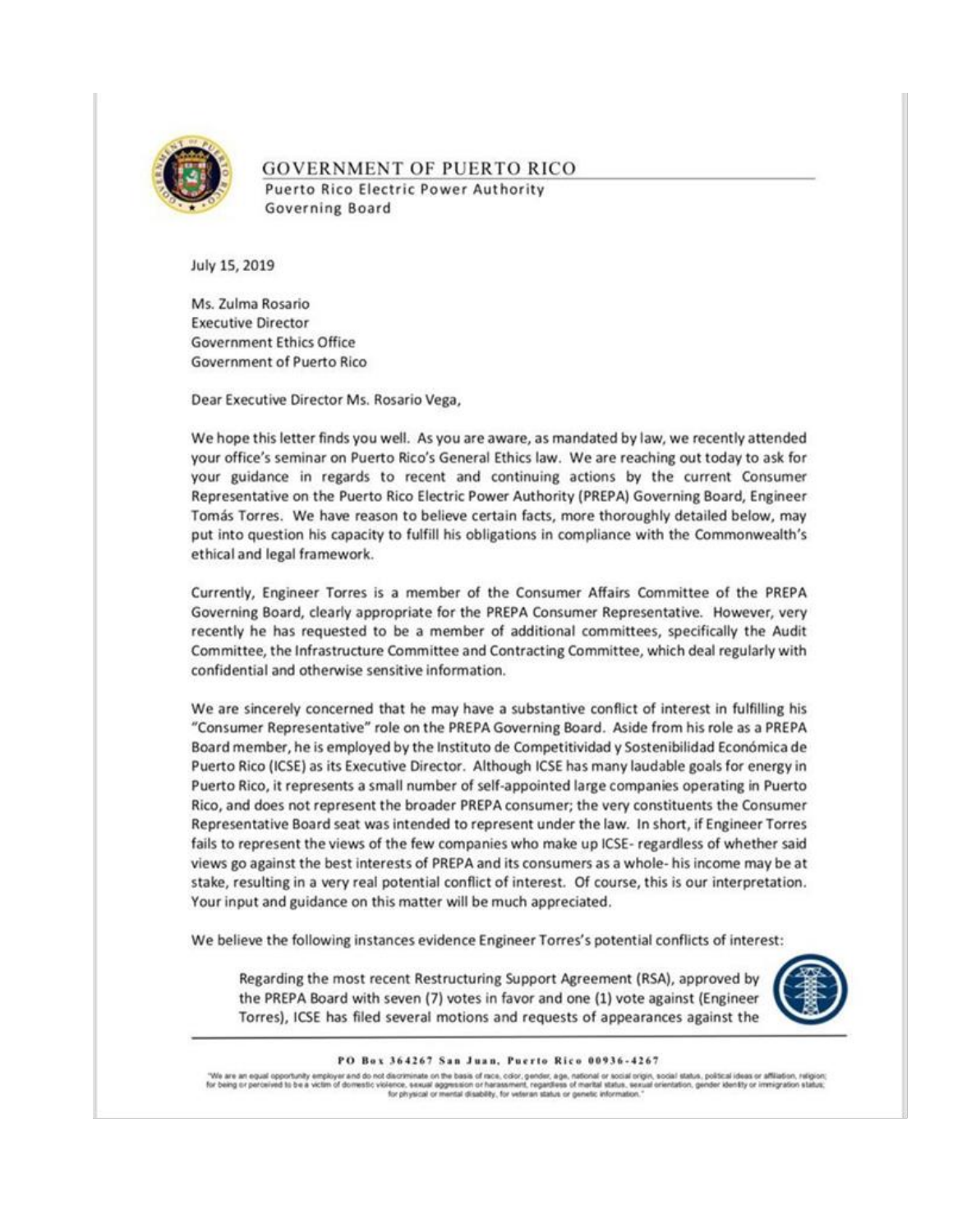### Page 2

interests of PREPA in the Title III proceedings currently pending before the United States District Court for the District of Puerto Rico, possibly taking advantage of information received during an Executive Session. ICSE went as far as announcing Engineer Torres as its witness against the RSA and requesting the appearance of PREPA Board Chairman Eli Díaz as an adversary/hostile witness.

We also received a letter from ICSE through its legal representative, requesting a great amount of highly sensitive information. Engineer Torres then tried to have the PREPA Board reconsider our vote concerning this matter during our Wednesday May 29, 2019 Executive Session Board Meeting.

Also, Engineer Torres has gone to the press on several occasions, after having access to confidential information during PREPA Governing Board Meetings, particularly information received in Executive Session, to advance the ICSE's goals. It is worthy of mention that long before Engineer Torres became part of the Board, a Resolution was approved by the PREPA Board limiting contact with the press to the Chairman of the Board or who he appoints. This behavior has had a seriously dampening effect on all Board discussions at present, as we feel we can no longer depend on confidentiality during Executive Sessions to discuss personnel issues, audit findings, contract concerns, etc.

Lastly but no less important, on several occasions Engineer Torres has testified or reported to a broad range of groups on energy issues outside of the PREPA Governing Board meetings, including to the U.S. Congress and the U.S. Senate. His planned Congressional testimony before the House Committee on Natural Resources was not notified to the PREPA Governing Board or PREPA management, even though PREPA officials were participating in the very same testimony. In other words, we had no idea he had a separate role/agenda in his extra-political activities. Often, it has been unclear who Engineer Torres is representing in these testimonies - is he representing himself, ICSE, ICSE's donors, or the PREPA consumers?

We believe all Board seats on the PREPA Governing Board are public servants of Puerto Rico first and foremost, 24 hours a day, 7 days a week, 365 days of the year. Further, holding these board seats require that we carry out the legal, business, contractual and public/business relations roles with any other job without conflict. Each PREPA Board member considers themselves a fierce representative for the PREPA ratepayer, and for all Puerto Ricans, as we work to take on the massive restructuring that our Integrated Resources Plan (IRP) envisions - its success will be for Puerto Rico's long-term benefit.

Engineer Torres has expressed to us that "he wears two hats, one when he is in the PREPA Board Room, and another when he is in his outside life". We believe this to be an insufficient argument that demonstrates non-compliance with our legal framework regarding conflicts of interest,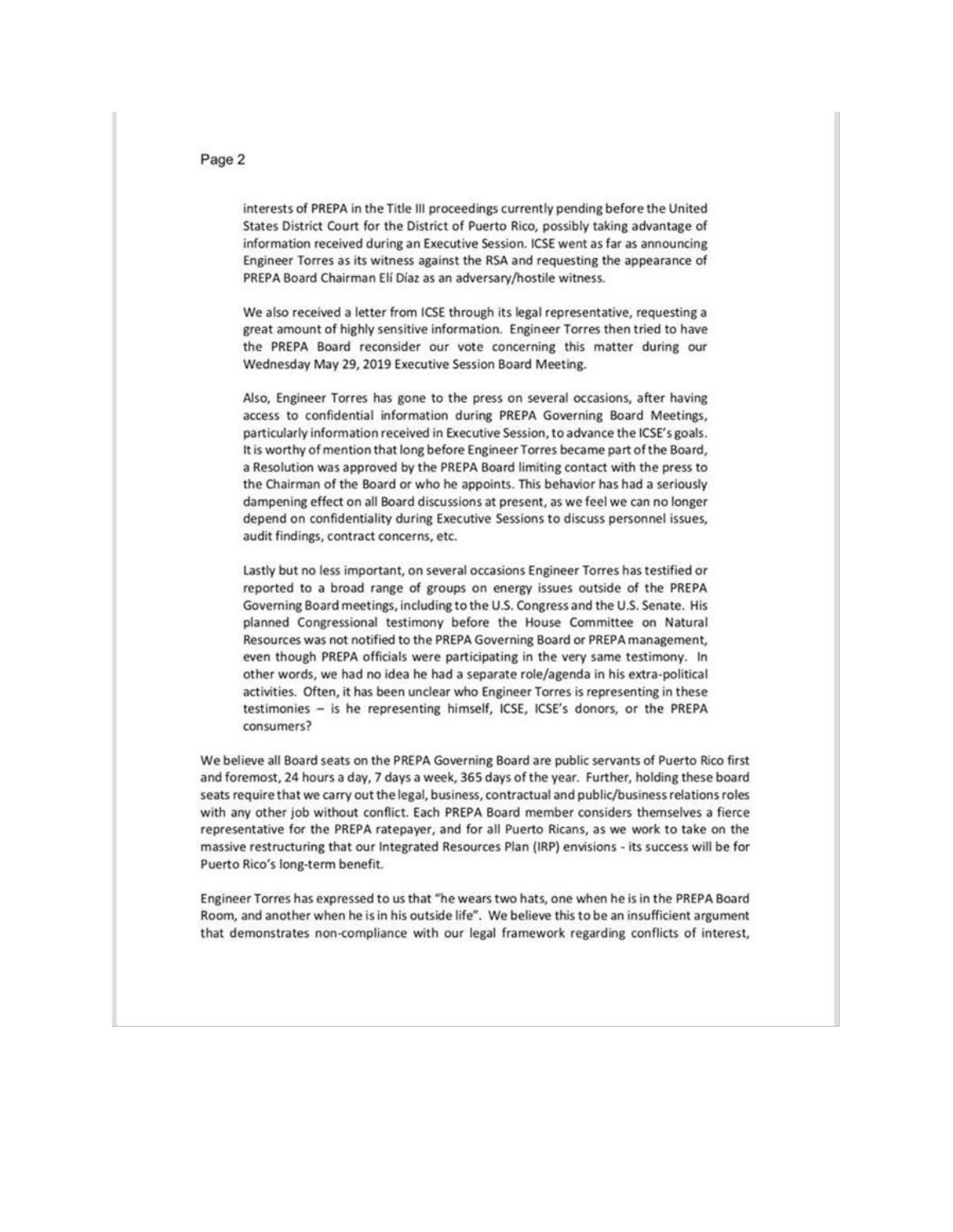### Page 3

either real or potential. It is also quite conflicting that, as recent as our last regular board meeting of June 26 of this year, engineer Torres recused himself from voting on several resolutions to award contracts for consultants advising the public utility on matters related to the RSA, Title III, among other instances, in which he acknowledged a potential conflict of interest with actions taken by ICSE against PREPA. Although abstained from voting, Mr. Torres became into contact and had access to PREPA's strategies moving forward on these sensitive and confidential matters.

This conflict appears so serious to us, that we feel unable to have frank conversations with Engineer Torres, stifling any collegial relationship, since we don't know how that information may be used to further private interests. In our minds, he is not an "honest broker" in the conversations we have with him.

As per the foregoing, we formally request that your office look into this matter and guide us regarding the appropriate next steps. Finally, please let us know whether we can sustain a personal meeting, within the next couple of weeks, in order to go over the content of this communication in a more detailed manner.

Respectfully,

- $/s/$ Ralph Kreil, Vice Chairman
- $\sqrt{s}$ David Owens, Independent Member
- $/s/$ Charles Bayless, Independent Member
- $/s/$ Robert Poe, Independent Member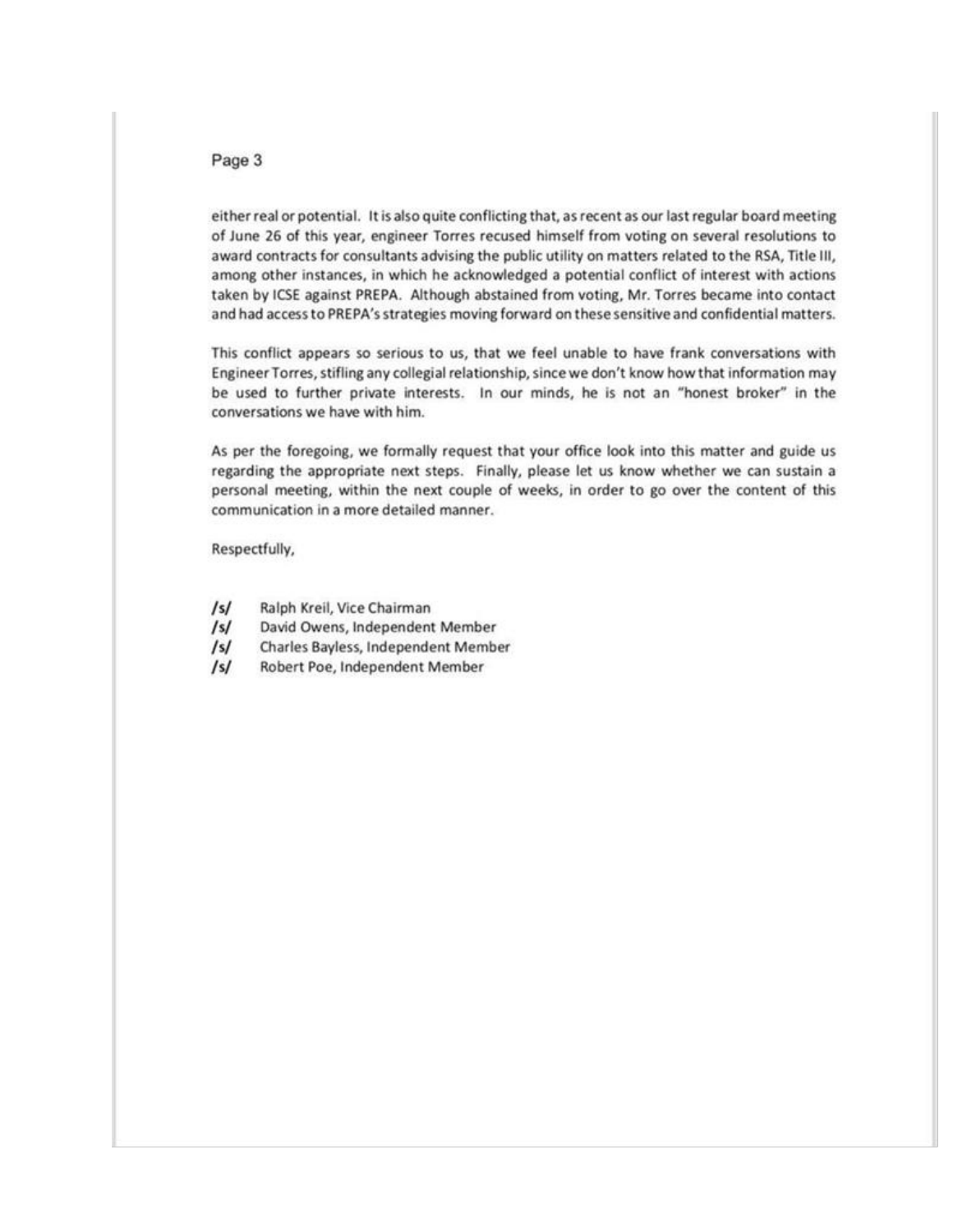May 7, 2019

Eng. Eli Diaz Atienza President, Board of Directors Puerto Rico Electric Power Authority Santurce, Puerto Rico **HAND DELIVERY**

Re: Definitive Restructuring Support Agreement

Dear Mr. Chairman:

As discussed yesterday, after reviewing the Definitive RSA published by the Financial Oversight and Management Board (FOMB) on Friday May 3<sup>rd</sup>, I found that it has six annexes, that to the best of my knowledge, were not included as part of the documents considered by the Governing Board during the meeting were the agreement was voted on April 17, 2019. Those annexes are:

- Annex A To Recovery Plan Term Sheet,
- Schedule I-A Demand Protection Term Sheet.
- Schedule I-B Securitization Protections,
- Annex B To Recovery Plan Term Sheet: Structure 1: Custodial Trust Section 1: Definitions,
- Structure 2: Escrow Section 1: definitions, and
- Annex A To Definitive RSA, Ad Hoc Group Members

These annexes are an integral part of the RSA and if they were not provided nor considered by the Board, the April 17th, 20019 approval by the Board could be null.

An additional concern is that during the April  $17<sup>th</sup>$  meeting it was stated in several instances that the Definitive RSA was negotiated in compliance with the new Puerto Rico public energy policy. Schedule I-A Demand Protection Term Sheet, is in my judgment contrary to the public policy included in Act 17 of 2019.

Schedule I-A, Demand Protection Term Sheet, defines Non-Bypassability as follows:

*Transition Charges are non-bypassable charges, the payment of which shall be obligatory. Transition Charges shall be assessed on all Customers, regardless of the date as of which they become Customers, through a fixed charge or volumetric charge, as applicable,*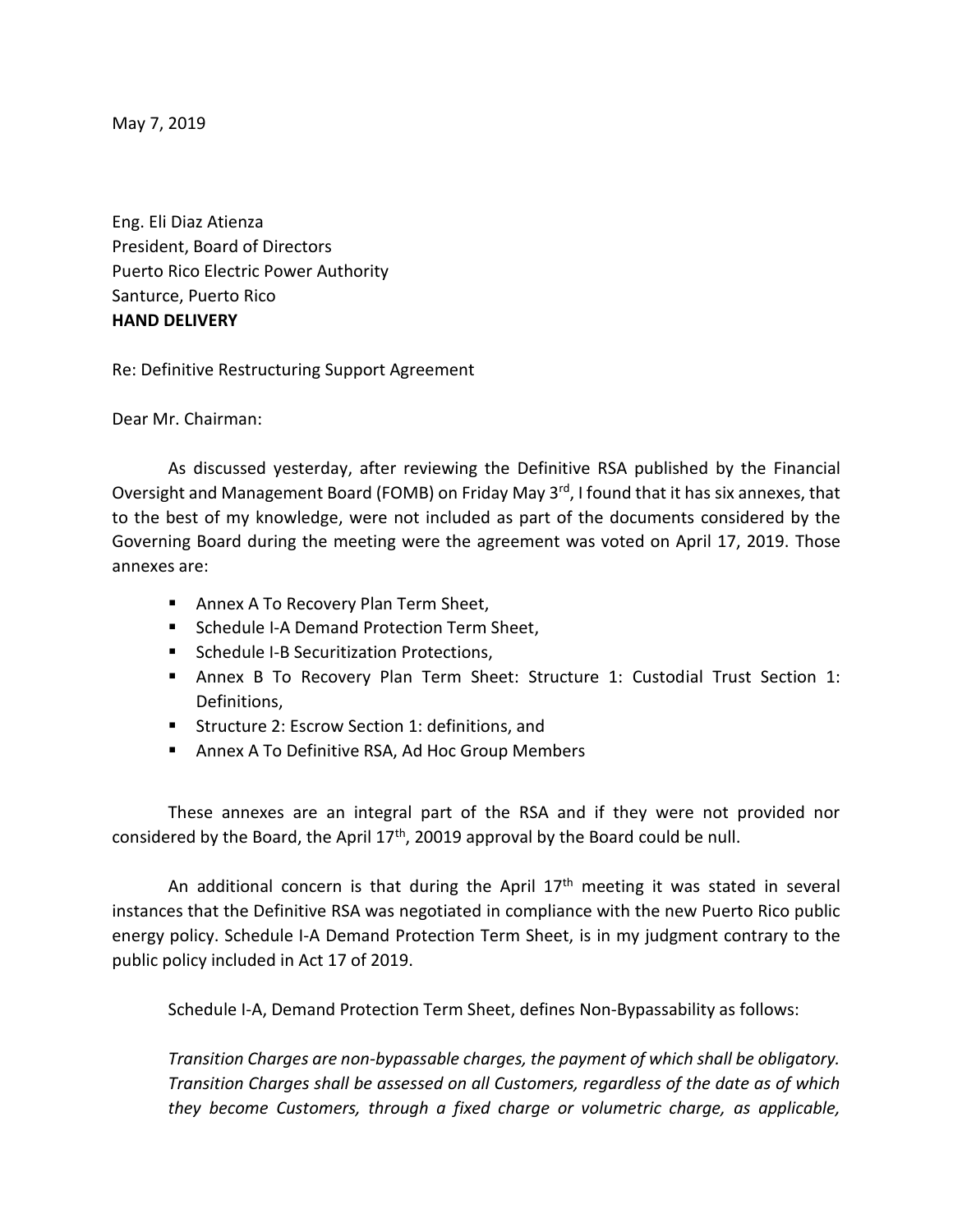*unless, subject to the conditions set forth herein, including the assessment of the Subsidy Charge, a Customer in an Excepted Customer Class is excepted from paying all or a part of the Transition Charges. Customers shall not be permitted to evade the imposition of Transition Charges or reduce their responsibility for Transition Charges by disconnecting and subsequently reconnecting to the System or by withholding from the Servicer any information required in order to assess Transition Charges or determine the Customer's status as a BTMG Customer or Grandfathered BTMG Customer.*

Schedule I-A, Demand Protection Term Sheet, defines Allocation of Transition Charges Among Customer Classes as follows:

*Exemptions, subsidies and credits may be offered to certain classes of Customers, and exemptions, subsidies and credits may be created for the benefit of low- and middleincome residential Customers. The value of any such exemptions, subsidies and credits and of the Additional Subsidies described below shall be spread among other Customers on the terms set forth below (the Customers to whom such exemptions, subsidies, charges and credits apply, the "Excepted Customer Classes"); provided that (i) the aggregate value of all such exemptions, subsidies or credits (collectively, the "Subsidy Value") shall be calculated and charged to all other Customers, through a fixed or volumetric charge, as applicable, by the Servicer through a transition charge subsidy line item on Customer invoices (such line item, the "Subsidy Charge"), and then remitted to the Trustee for the Securitization Bonds in the same manner as all other Transition Charges and such subsidy payments, and the Amended Act shall provide that such Subsidy Charge and all rights thereto shall form a portion of the Restructuring Property to the same extent as all other Transition Charge revenue and rights thereto; (ii) any such exemption, subsidy or credit shall not impair the Servicer's ability to collect the aggregate amount of revenue to be generated in any period through imposition of the Transition Charge; and (iii) such exemptions, subsidies or credits shall only be permitted to the extent the recovery of the Subsidy Value (including the Uncollected Amounts Charge) from Customers other than Customers in the Excepted Customer Classes never increases the responsibility of any Customer class for Transition Charges by more than 25%.*

*The Servicer shall verify and audit the Transition Charge Revenue to confirm that any Subsidy Charges or credits are net revenue neutral, and the Subsidy Value and Subsidy Charge shall be recalculated annually.*

Schedule I-A, Demand Protection Term Sheet, defines Grandfathered and Non-Grandfathered Customers as follows:

Grandfathered Behind the Meter Generation (BTMG) Customers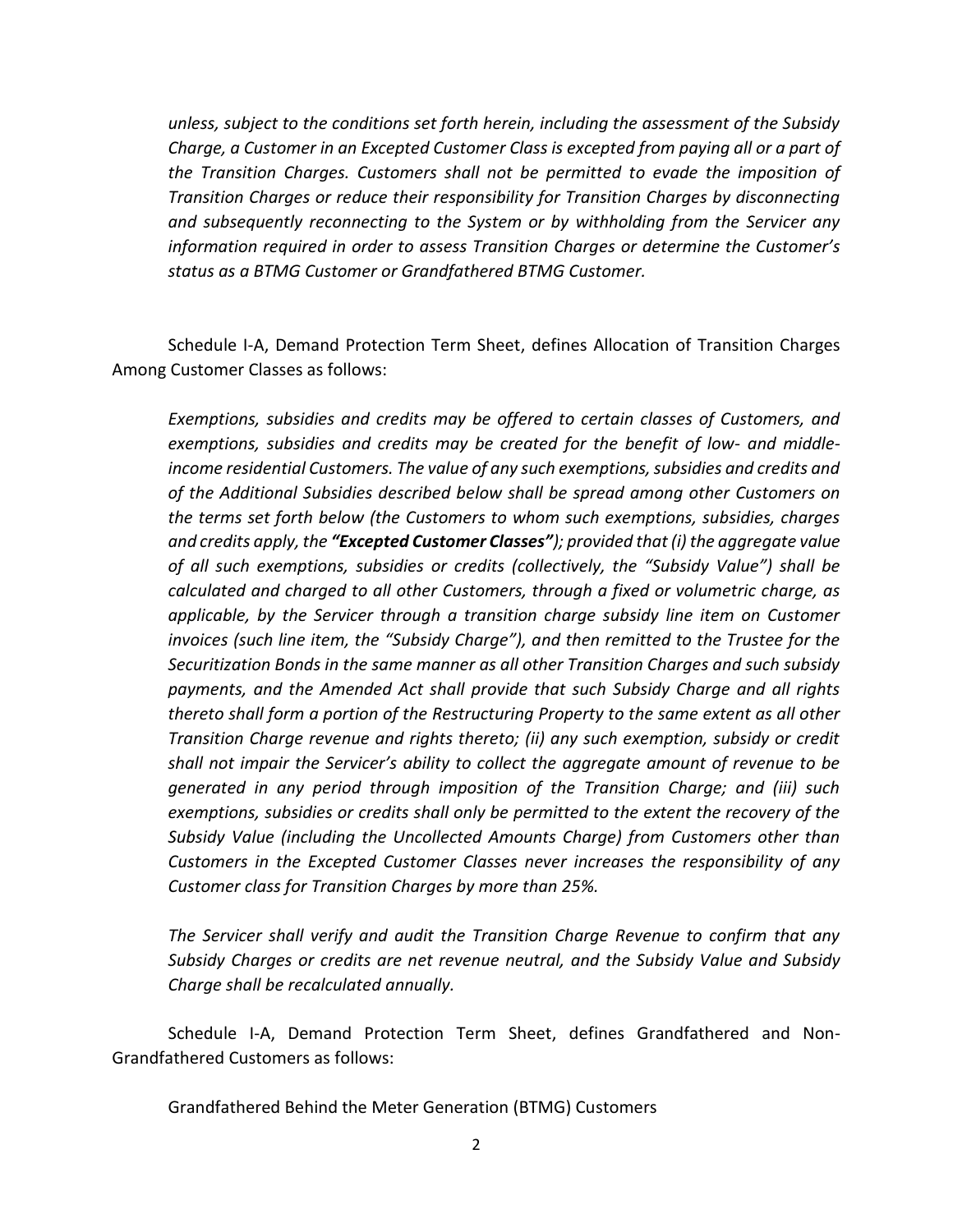*Customers with behind the meter generation ("BTMG Customers") that was approved, in place, and operational prior to the Implementation Date (each, a "Grandfathered BTMG Customer") will be subject to a monthly Transition Charge in the form of a fixed charge calculated for each month by multiplying the Transition Charge Rate applicable to such month by a monthly average of the Grandfathered BTMG Customer's Net Consumption over the prior twenty-four (24) month period, after taking into account a three (3) month lag time (such period, the "Twenty-Four Month Period"). The fixed charge shall be revised as set forth in (1) and (3) of "Fixed Charge Updates."*

*Any Grandfathered BTMG Customer whose behind the meter generation capacity increases by more than 20% above the capacity in place on the Implementation Date shall cease in the next billing period and in all subsequent billing periods to be considered a Grandfathered BTMG Customer to the extent of the behind the meter generation capacity increase.*

*Notwithstanding anything to the contrary provided in this Term Sheet, all Grandfathered BTMG Customers shall cease to be Grandfathered BTMG Customers on the twentieth (20th) anniversary of the Effective Date and each such Customer shall thereafter be a Non-Grandfathered BTMG Customer.*

Non-Grandfathered Behind the Meter Generation (BTMG) Customers

*All BTMG Customers other than Grandfathered BTMG Customers, including former BTMG Customers that cease to be Grandfathered BTMG Customers (each, a "Non-Grandfathered BTMG Customer"), shall be obligated to pay the Servicer for the cost of installing at, a minimum, a revenue grade meter to measure the amount of electricity that is generated behind the meter (each such meter, a "BTMG Meter"). The BTMG Meter shall be in place and functioning by the time the Customer's behind the meter generation system first comes online. The BTMG Meter shall be installed immediately after the behind the meter generation system and before such generated electricity reaches any load. The Servicer shall, from time to time, inspect and test a sampling of BTMG Meters consistent with industry practice.*

*Each Non-Grandfathered BTMG Customer with a BTMG Meter shall be subject to a monthly Transition Charge in the form of a charge that shall be the greater of (x) a fixed charge calculated for each month by multiplying (i) the Transition Charge Rate applicable to such month by (ii) the monthly average of that Non-Grandfathered BTMG Customer's Gross Consumption during the then-applicable Twenty-Four Month Period, and (y) the product of the Transition Charge Rate applicable to such month and the Non-Grandfathered BTMG Customer's Net Consumption for such month. The fixed charge set*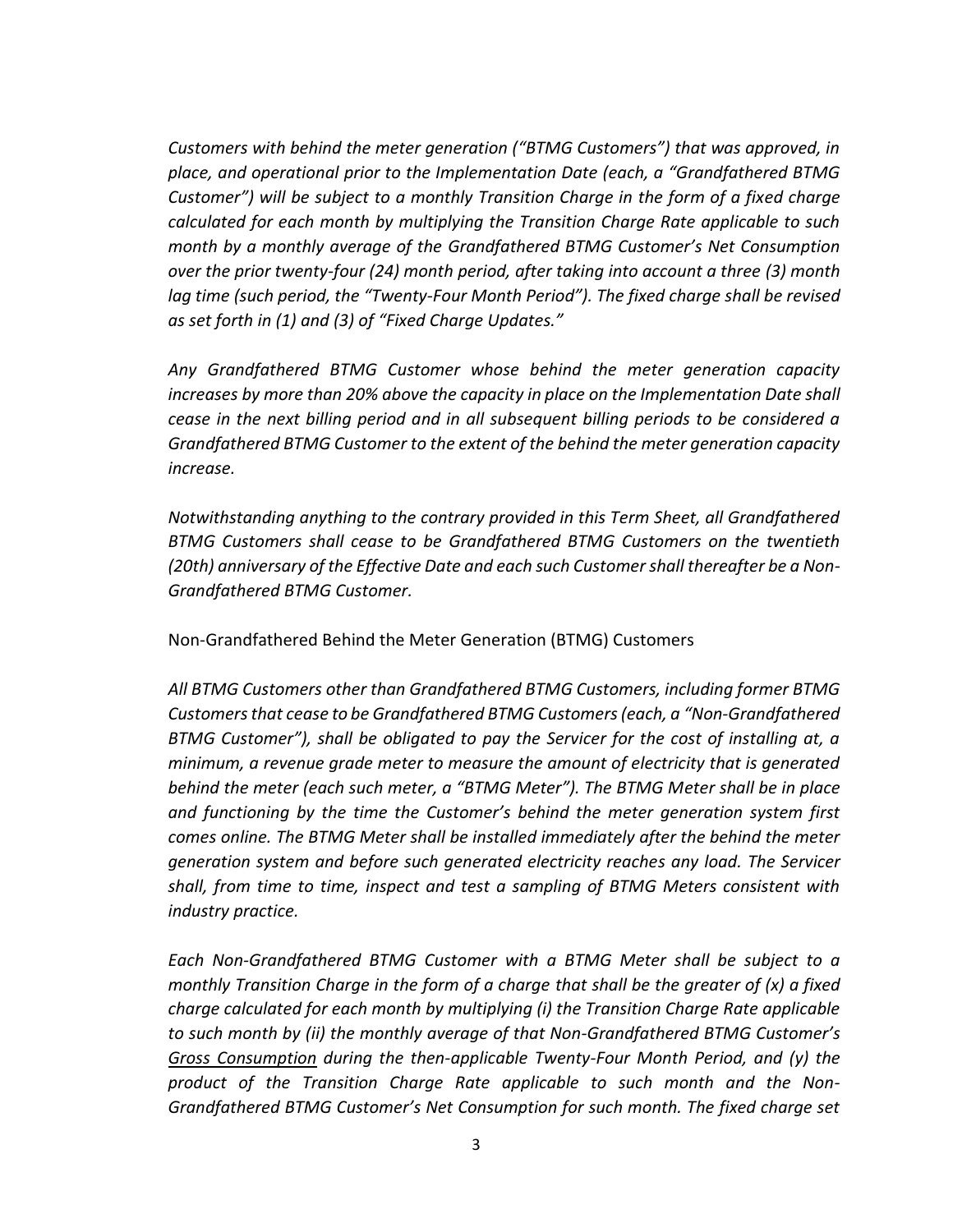*forth in (x) shall be revised as set forth in (2) and (3) of "Fixed Charge Updates." The initial Twenty-Four Month Period for a Non-Grandfathered BTMG Customer shall be the Twenty-Four Month Period concluding on the date on which that Customer became a Non-Grandfathered BTMG Customer.*

*Until such time as a Non-Grandfathered BTMG Customer has an operating BTMG Meter, then, for purposes of clause (x)(ii) of the immediately preceding paragraph, the monthly average of that Non-Grandfathered BTMG Customer's Gross Consumption during the then-applicable Twenty-Four Month Period shall be deemed to be the gross electricity inflows received from the System in the month for which the fixed charge is being calculated.*

*Schedule I-A, Demand Protection Term Sheet, defines Gross Consumption and Net Consumption follows:*

*"Gross Consumption" means, for any given time period, the amount of electricity consumed by a Customer, regardless of the source of such electricity, including thermal, solar, wind, geothermal or other renewable or recyclable sources, whether owned by PREPA or any successor, lessor or concessionaire, an independent power producer, municipality, cooperative or a Customer. The Gross Consumption of a new Customer (i.e., a Customer that has not established a history of electricity consumption over a period of at least twenty-four (24) months) prior to the date it connects to the System) shall be deemed for the period before such new Customer has established twenty-four (24) months of electricity consumption history to be the average kWH consumed over a period of twentyfour (twenty-four) months by an electricity consumer in Puerto Rico having a connected electric load comparable to the electric load which such new Customer shall have reported to PREPA , the Servicer or subservicer, as the case may be, at the time it applies for connection to the System, as such average may be adjusted to take into account the size of the new Customer premises, the nature of the loads to be connected, the location of the new Customer's premises relative to the System and other factors bearing on electricity consumption, including size and specifications of the behind the meter system.*

*"Net Consumption" means, for any given time period, a Customer's Gross Consumption less amounts of electricity which such Customer produces through properly permitted behind the meter generating facilities.*

The definitions and elements included in Schedule I-A, Demand Protection Term Sheet, are similar to the ones included on the Petition for Approval Transition Order (CEPR-AP-2016- 0001) presented during 2016. Those principles were specifically repealed by Act 17, 2019. Returning to those principles will be a repeal of Act 17. The application of charges, of such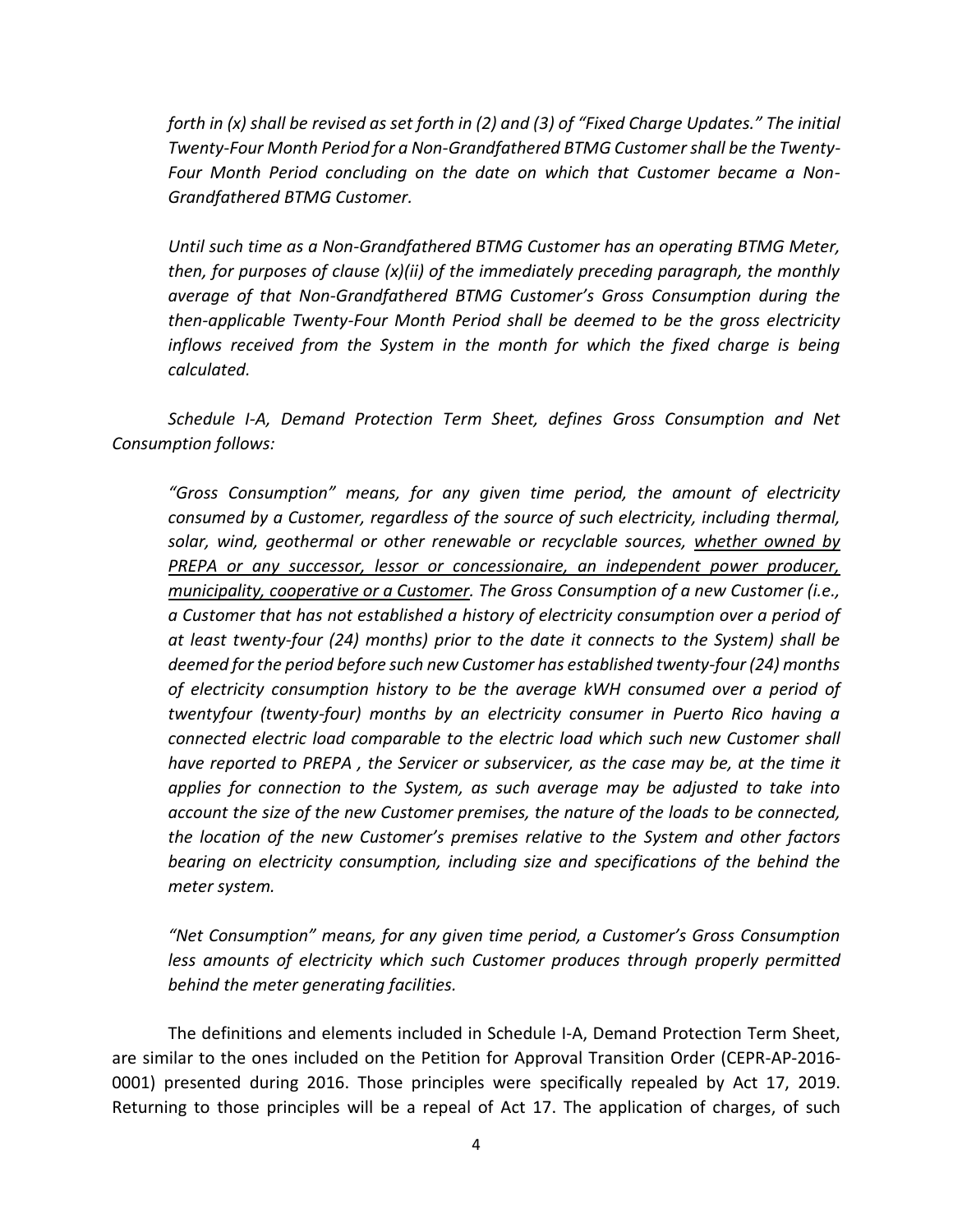magnitude as the Transition Charges, to Behind the Meter Customers could preclude the development and integration of Distributed Energy Resources, that is the cornerstone of Act 17, 2019. Such important issues were not discussed during the April 17<sup>th</sup> vote, as it was represented to PREPA Boards Members that the Definitive RSA under our consideration was, as I have already stated, in accordance with the new energy policy.

In addition, the list of Ad Hoc Group Members included on Annex A To Definitive RSA was not disclosed to the Governing Board, precluding Board Members to made an evaluation of any possible conflicts, in a list that includes over 76 capital funds and investments firms.

For the above reasons, and for the sake of good governance and institutional practices, and the fulfillment of the Board fiduciary duties a new vote on the Definitive RSA should be called, providing board members all the information included on the final agreement and enough time for its evaluation.

Sincerely,

Tomás J. Torres Board Member Consumers Representative

XC: Files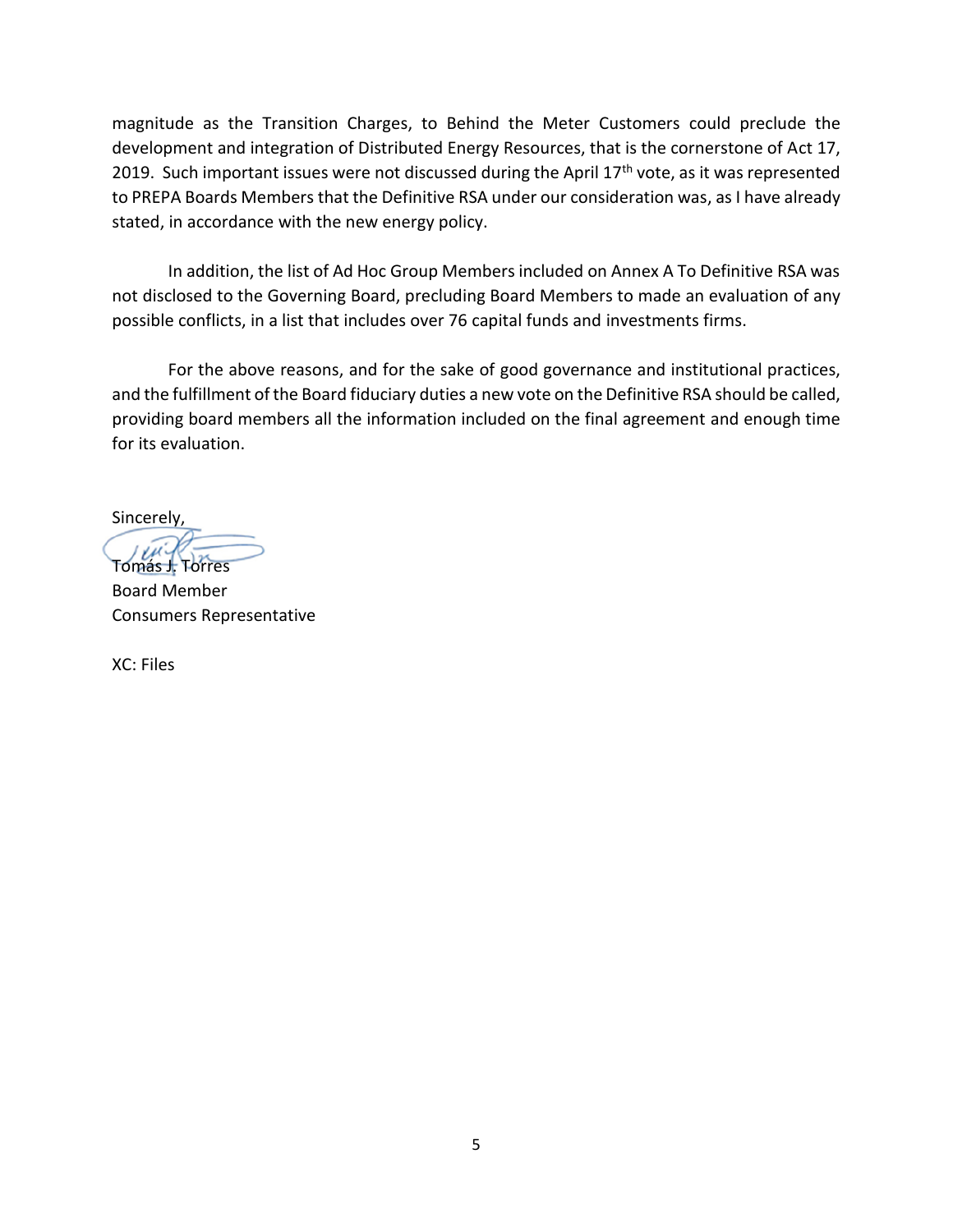# **Testimony of Tomás J. Torres MPL, PE, LPP**

# **Executive Director, Puerto Rico Institute for a Competitive and Sustainable Economy**

## **Before the U.S. House of Representatives Committee on Natural Resources**

The Status of the Rebuilding and Privatization of the Puerto Rico Electric Power Authority April 9, 2019

Chairman Grijalva, Ranking Member Bishop, and Members of the Committee:

My name is Tomás Torres. I am the Executive Director of the Puerto Rico Institute for a Competitive and Sustainable Economy (ICSE). I am also the consumers representative on the Board of Directors of PREPA. Thanks for the opportunity to appear before this Committee. My testimony today is not on behalf of the PREPA Board, but on behalf of ICSE.

As Executive Director of the ICSE I had the privilege of participating in the three main efforts that helped craft the new Puerto Rico energy policy. Those efforts include the Public Collaborative for Puerto Rico's Energy Transformation, the Puerto Rico Senate Advisory Committee on Energy and the Southern States Energy Board Blue Ribbon Task Force.

The Public Collaborative, developed by the ICSE in conjunction of Rocky Mountain Institute, convened leaders from many sectors of society to define the future of the Puerto Rico electric system. During four days of focused discussions, concerned citizens from a wide variety of Puerto Rican organizations came together. Four main areas for change were identified in this effort: (1) A New Vision for Self-Sufficiency and Credibility; (2) The need for an Independent Regulator with Enforcement Powers; (3) The creation of a Modern Regulatory Framework and Integrated Resource Plan (IRP); and (4) The need to Involve Cooperatives and Municipalities in this Transition.

The three above mentioned efforts resulted in the creation of the Puerto Rico Energy Policy Act which was approved by the Puerto Rico Senate and by the Puerto Rico House of Representative, now pending for the signature of the Governor.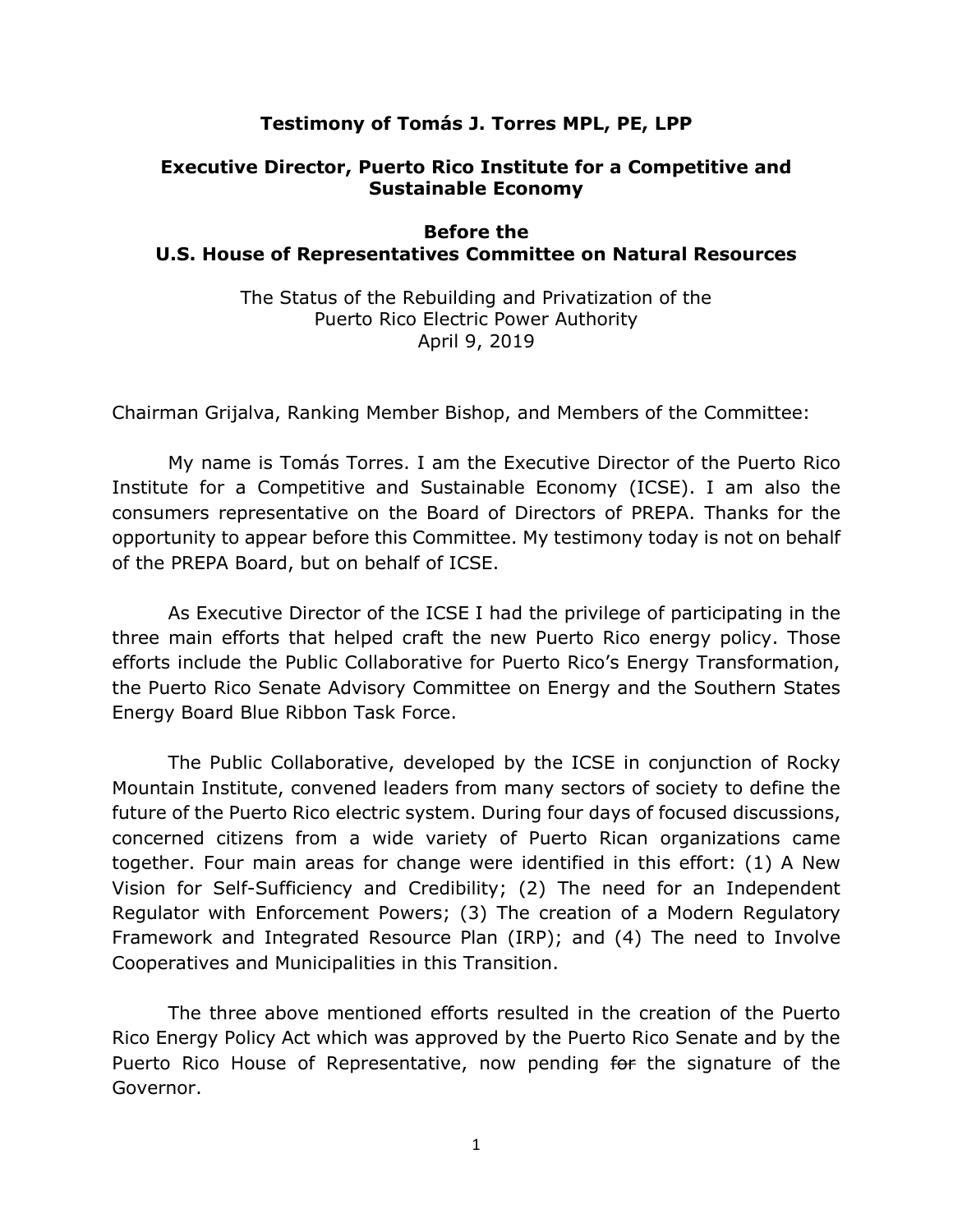The situation is really complex. It is a "perfect storm" situation were the actual hurricanes massive impact, plus deteriorated infrastructure mixed with collapse finances created an unmanageable debt burden.

For the transformation of the Puerto Rico grid to be successful, not only is the enactment of an energy policy needed, but also an implementation strategy that considers the island's complex situation. This strategy must consider the utility's legacy debt and the massive resources needed to rebuild the grid. The Build Back Better Plan has estimated the cost of rebuilding the power system is \$17.6 billion; the Central Office for Recovery Reconstruction and Resiliency (COR3) has estimated this effort to be \$26 billion. In addition to these amounts, there are another \$10 billion of PREPA's debt, now in bankruptcy proceedings under Title III of the Puerto Rico Oversight, Management and Economic Stability Act (PROMESA). The scale of these amounts indicate that funds required to rebuild the electrical grid cannot come from PREPA and its costumers alone or solely from privately-owned capital investments. Even if available, relying primarily in privately-owned capital investments would result in very high electricity rates, well beyond Puerto Rico electricity consumers' ability to pay. The total value of Puerto Rico's debt amounting to \$73.8 billion, precludes that reconstruction funds come from local government resources. Reconstruction needs to be accomplished primarily through reconstruction funds from the Federal Emergency Management Agency, as well as other federal agencies.

Other aspects of Puerto Rico's current situation need to be considered for any transformation effort to be effective. Key considerations include the following:

**Technology**. Electricity generated by consumers costs less than building new generation facilities because it is generated in the distribution grid at load centers, reducing the need for transmission systems. If consumers do not feel incentivized to remain on the grid, they have the option to disconnect, and operate off grid. This new paradigm, if properly managed, can not only be for the benefit of consumers but for the benefit of the utility as well. It points to a scenario of less central investment with a deeper focus on distribution.

**Resiliency.** After the 2017 hurricanes it became evident that power sources need to be closer to the point of end use. Photovoltaics with battery storage systems proved to be a steady source of power in the aftermath of those events, especially for basic and medical-therapeutic home needs. The installation of photovoltaic and battery storage systems and its financing to electricity consumers could be a way for the utility and system operator to implement the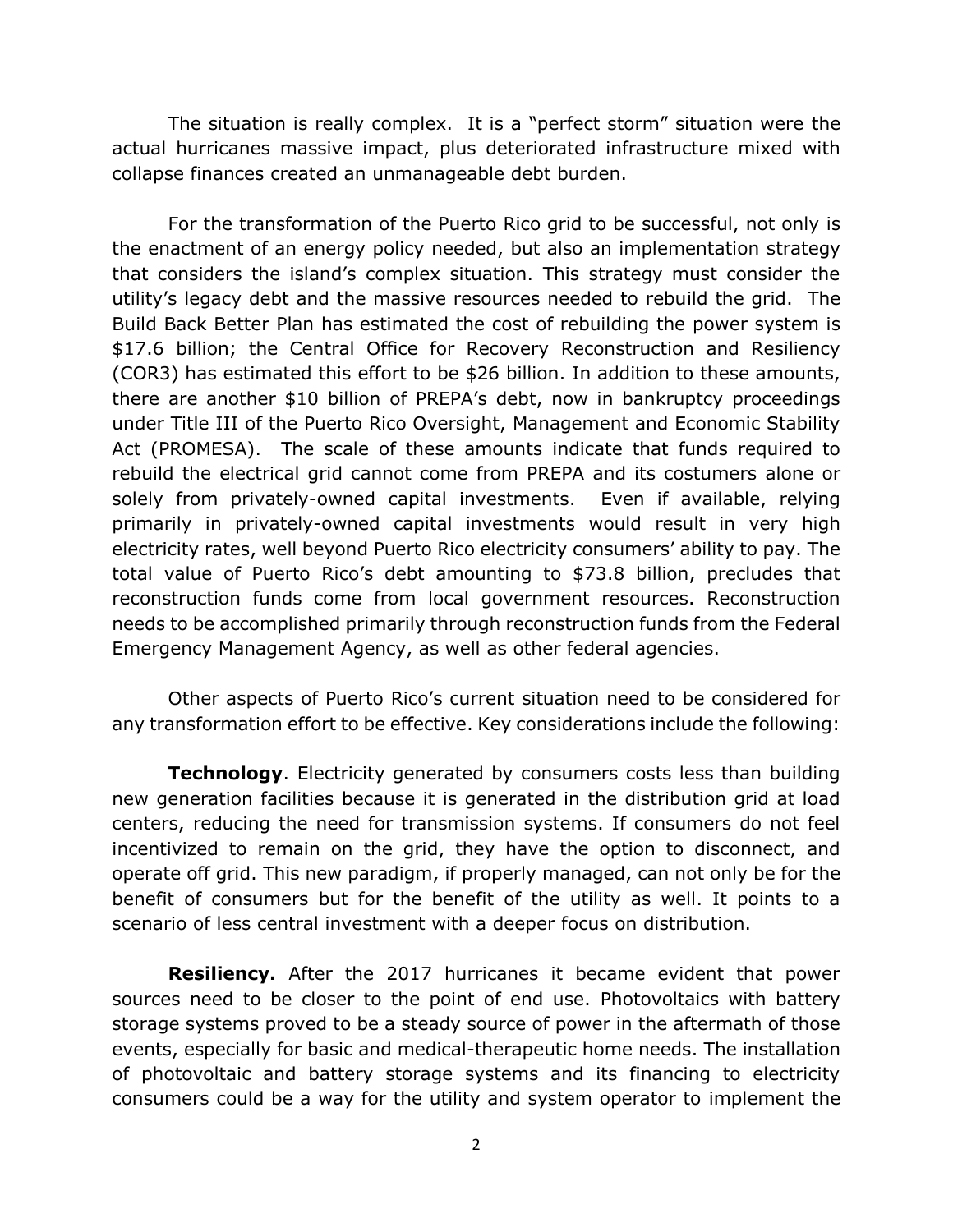new paradigm of distributed energy. It would increase their income, while satisfying resiliency needs.

**Population Decrease.** Based on U.S. Census Bureau population estimates, for nearly a decade Puerto Rico's population declined by five hundred thirty-one thousand, equivalent to 14.1 percent according to data from April 2010 to July 2018. The Census Bureau projects a population of two million nine hundred eighty thousand in 2025 and two million eighty-nine thousand in 2050. A reliable and affordable electric system that propels Puerto Rico's economic development can be an important tool to reverse this trend.

**Socioeconomic Conditions.** Considering data for year 2017, Puerto Rico has a gross domestic product of one hundred four billion dollars, which has decreased for the past ten years by 8.6 percent – at constant pricing values, not considering inflation. Before the 2017 hurricanes Puerto Rico had 44.9% of its population below poverty levels (now estimated over 50%).

High electricity rates are not a viable way to recover costs associated with the reconstruction of its electrical system. It is not real, it is not practical. The PREPA Fiscal Plan certified by the Financial Oversight and Management Board (FOMB) in August 2018, states that it is intended to provide low-cost, clean, and resilient power at a rate below 20 cents per kilowatt-hour. Previous declaration of Andrew Wolfe, economic advisor to the FOMB, as part of PREPA Tittle III PROMESA proceedings, and Fiscal Consultant for the Inter-American Development Bank, points out that raising PREPA's blended rate to anything over 21.4 cents per kWh would greatly increase the risk of reducing economic growth below the minimum amount of real economic growth necessary for Puerto Rico to achieve fiscal and debt sustainability. Considering that current rates are at 22 cents per kilowatt hour, without including the recovery of legacy debt, the implications for recovery strategy are clear: Puerto Rico needs to rebuild its electrical grid without raising electric rates, which already are above sustainable levels, and achieve rates below 20 cents per kilowatt-hour.

**Transparency.** Transparency contributes to the legitimacy of public processes. Electricity consumers validate planning and rate review processes, as they are allowed to participate in regulatory proceedings. Lack of transparency and public participation can negatively affect regulatory processes that in turn could lead to defective planning and insufficient reconstruction funds resulting in high electricity rates that cannot be carried by consumers.